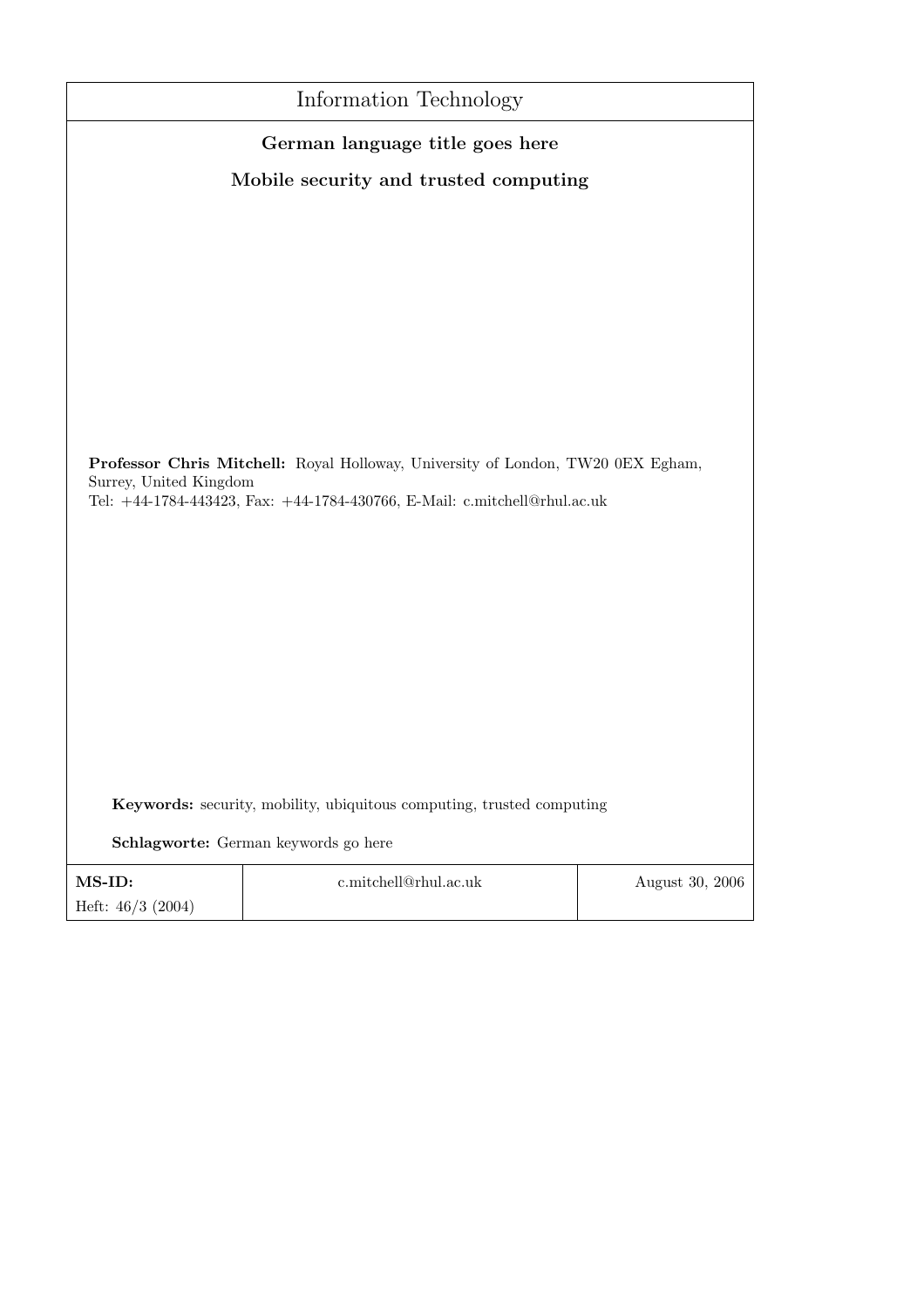#### Abstract

Some of the most significant security issues arising in the context of ubiquitous mobile computing are reviewed. Emerging technologies which may be able to help overcome these security problems are also described; in particular we consider methods for secure 'imprinting' of mobile devices, techniques proposed for establishing trust between devices with no prior relationship, and finally the relevance of trusted computing technology to mobile security issues.

#### Zusammenfassung

German abstract goes here

#### Widmung

To the memory of Professor Doctor Thomas Beth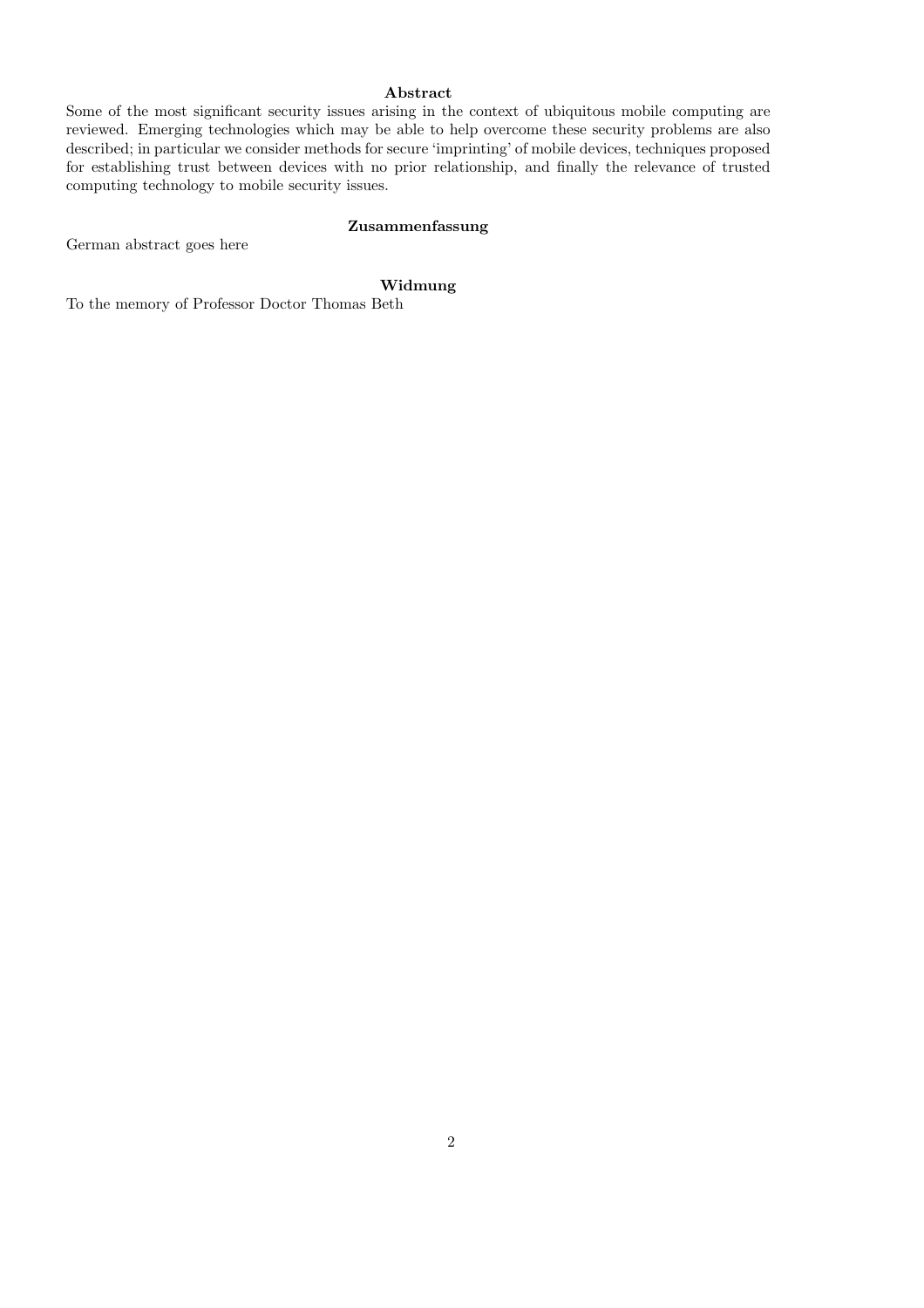# 1 Mobility and security

Over the last twenty years, mobile telecommunications has grown from being a small niche technology to a massive industry. Mobile telephones are now ubiquitous, and the distinctions between PCs, PDAs, mobile phones and other mobile devices are becoming increasingly blurred.

At the same time, personal computing devices are becoming increasingly ubiquitous, mobile, and connected. Of particular significance in this context is the growing use of wireless communications (typically using variants of the IEEE 802.11 protocol) to enable mobile devices to connect to the Internet anywhere, anytime.

Against this background, the security of information handled by these devices, and of the mobile devices themselves, becomes ever more important, not least because of our growing dependence on these devices. It is rather frightening to consider what might happen if these computing devices suddenly lost the capability to communicate wirelessly.

The main purpose of this paper is to review some of the most serious of the security issues arising in the context of ubiquitous mobile computing. We also consider some emerging technologies which may be able to help overcome these security problems. In particular we consider methods for secure 'imprinting' of mobile devices, techniques proposed for establishing trust between devices with no prior relationship, and finally the relevance of trusted computing technology to mobile security issues.

## 2 Security issues

#### 2.1 Security threats

Most of the security issues arising for networks of mobile devices connected using wireless means are the same as those arising in more conventional wired networks; these concerns are documented in many standard security textbooks (see, for example, [4, 9]). That is, threats exist to the confidentiality, integrity and availability of information handled by these devices; there is also a need to protect the resources of the devices (including data, processing power, etc.) against unauthorised use.

It is, of course, true that some of these security issues may be exacerbated by the ease with which wireless communications can be intercepted. For example, it is often claimed that mobile telephone calls are more readily intercepted than calls made using the wired network; it is certainly true that the ease with which wireless transmissions can be overheard has caused embarrassment on more than one occasion in the past. Whilst this latter problem is no longer a serious threat in practice because of the widespread use of over-the-air encryption of telephone calls in GSM and third generation systems, the threat of interference with wireless communications remains.

As a result, consideration of the threats to wireless communications between mobile devices leads to a familiar list of requirements for security services, most importantly for:

> • Entity authentication: devices need a means to verify the correctness of a claimed identity for a remote device, or, more generally, to verify the claimed properties of a device, e.g. membership of an authorised group;

- *Authorisation*: measures need to be established to ensure that all access to resources is authorised; this typically requires prior authentication of the requesting entity;
- Accountability: this is a service closely related to authorisation, meaning that entities must be held accountable for all resource-related actions;
- *Confidentiality*: sensitive data needs protecting against being divulged to unauthorised parties;
- *Integrity*: data must be protected against unauthorised modification (including reordering, deletion or replication).

Apart from these security requirements, there may be related (but distinct) privacy requirements. For example, a user of mobile devices may not wish his or her identity to be revealed to wireless eavesdroppers. One reason to distinguish between security and privacy is that in some cases security and privacy requirements may actually conflict; for example, accountability often requires identifying the author of each action, which could conflict with a desire by an end user to remain anonymous.

Given that the security requirements for these emerging wireless mobile ubiquitous systems are much the same as those for more familiar systems, then what is the problem? That is, why do we need to consider these systems any further? Despite the fact that the security requirements are the same, there are nevertheless important differences in this new setting, which do give rise to major new problems. Most significantly there are differences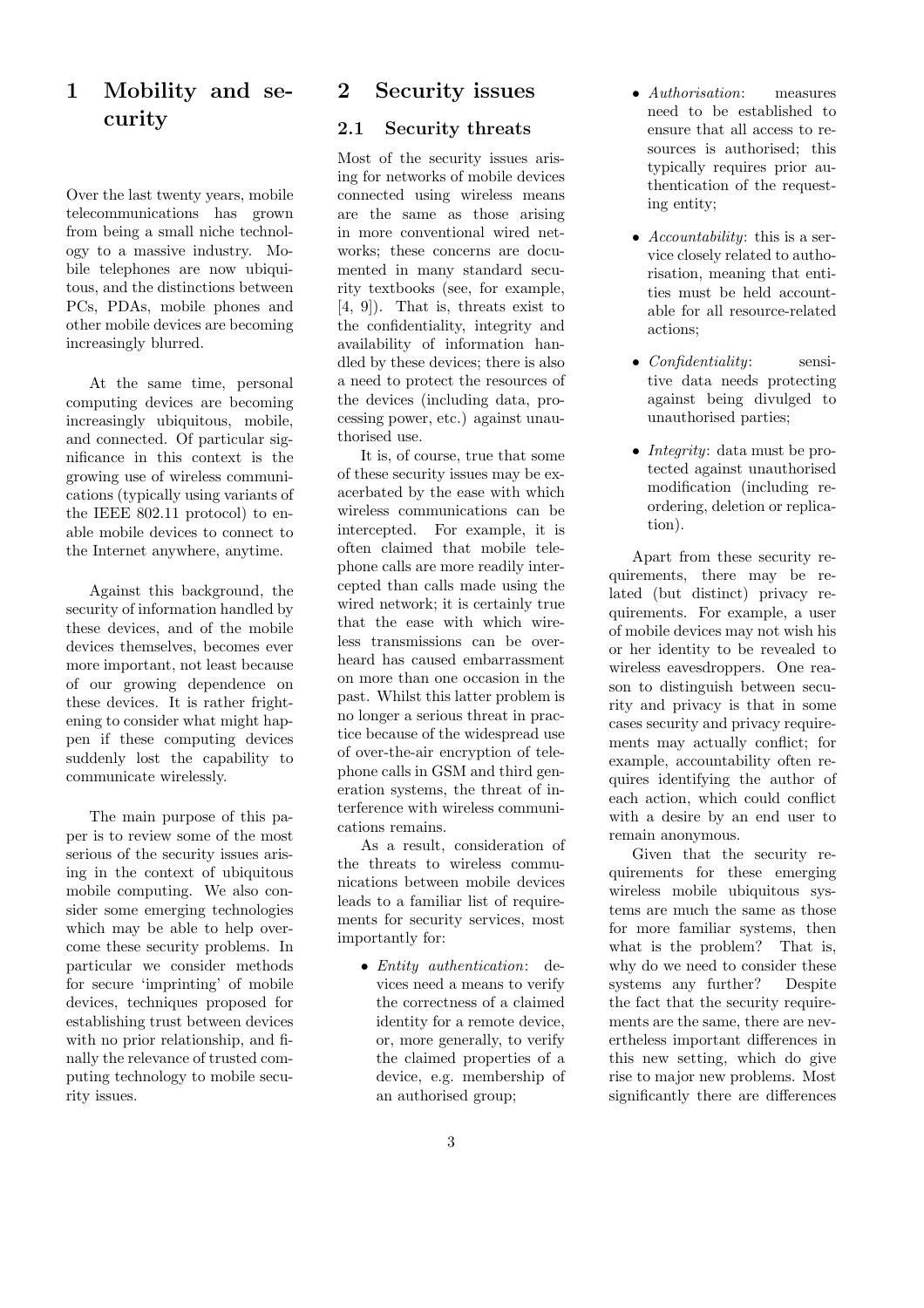in the approach necessary to manage security, and in the necessary underlying technologies.

The first major difference we note is the breakdown of the model traditionally used when protecting closed corporate networks. Such networks are typically protected by a combination of physical measures (building access control, etc.) and the use of firewalls to protect all traffic sent between the inside and the outside of the corporate network. Unfortunately, the use of mobile wireless devices by employees outside of the closed and protected environment means that the notions of 'inside' and 'outside' no longer apply. In this context we should mention the work of the Jericho  $\text{Formula}^1$ ; this international collaboration of IT customer and vendor organisations is dedicated to the development of open standards to enable secure and boundaryless information flows across organisations.

Secondly, we must contrast the managed security environments of corporations, where all devices are owned and managed by the organisation, with the world of multiple interactions between personal devices owned by many disparate individuals and organisations. Providing security in a managed environment, where we can rely on the existence of a security infrastructure, is essentially a solved problem (albeit that there may be practical issues with deploying the technology). In a managed setting it is relatively straightforward, at least in principle, to establish and manage a security infrastructure, e.g. the key management systems established to support the provision of security services for the GSM and 3rd generation networks (see, for example, [7]).

However, managing security for ad hoc collections of communicating devices is a problem for which there are no simple solutions. Devices which may never have interacted before, and whose owners have no contractual or other relationship, may nevertheless need to interact in a secure way. For example, it may be mutually beneficial for a collection of devices to collaborate to form an ad hoc network, providing network connectivity to all participants, where no such connectivity would exist without cooperation. Indeed, such an idea is the basis of peer-to-peer (p2p) computing, a subject of rapidly growing practical importance. Establishing a basis for security in such an environment is problematic indeed.

## 2.2 Security requirements

We have already noted the need for the provision of authentication, authorisation, accountability, confidentiality and integrity services. We have also noted the potential difficulty of providing these in an unmanaged environment. We now briefly justify this claim, by examining what is necessary to provide some of the security services we have already identified.

We first observe that our *pri*mary security requirements, i.e. authentication, authorisation, confidentiality, etc., together with any privacy requirements, give rise to what we refer to here as secondary requirements. That is, if we assume that our primary requirements will be met using cryptographic techniques, then use of these techniques imposes its own set of requirements. In particular, use of cryptography requires the existence of a key management infrastructure, which must either provide shared secret keys for use with symmetric cryptographic techniques, or reliable copies of public keys with use with asymmetric techniques. Moreover, each pair of communicating entities will typically need to establish a security context, including not only any shared keys, but also information about the level of trust and authorisation capabilities of the respective parties.

Providing key management and content establishment services is therefore a fundamental requirement. However, major issues exist in establishing ad hoc security relationships between mobile devices, in the absence of a pre-existing security infrastructure. Initial trust setting is one such major issue.

Moreover, not only is there no obvious way to establish security contexts and perform key management in many mobile networks, but most users of mobile devices are also not likely to be security aware, and hence cannot be relied upon to perform complex security management functions. Therefore there is need for a minimal security configuration overhead on the user  $-$  (almost) automatic security initialisation of devices is required.

In the remainder of this paper we look in more detail at some of these secondary security requirements, and consider possible approaches to addressing these problems in specific scenarios. However, we really only scratch the surface of the problem, and this area remains both a problematic one for users, and also a focus of much research activity.

 $\overline{1_{\rm WW}}$ .opengroup.org/jericho/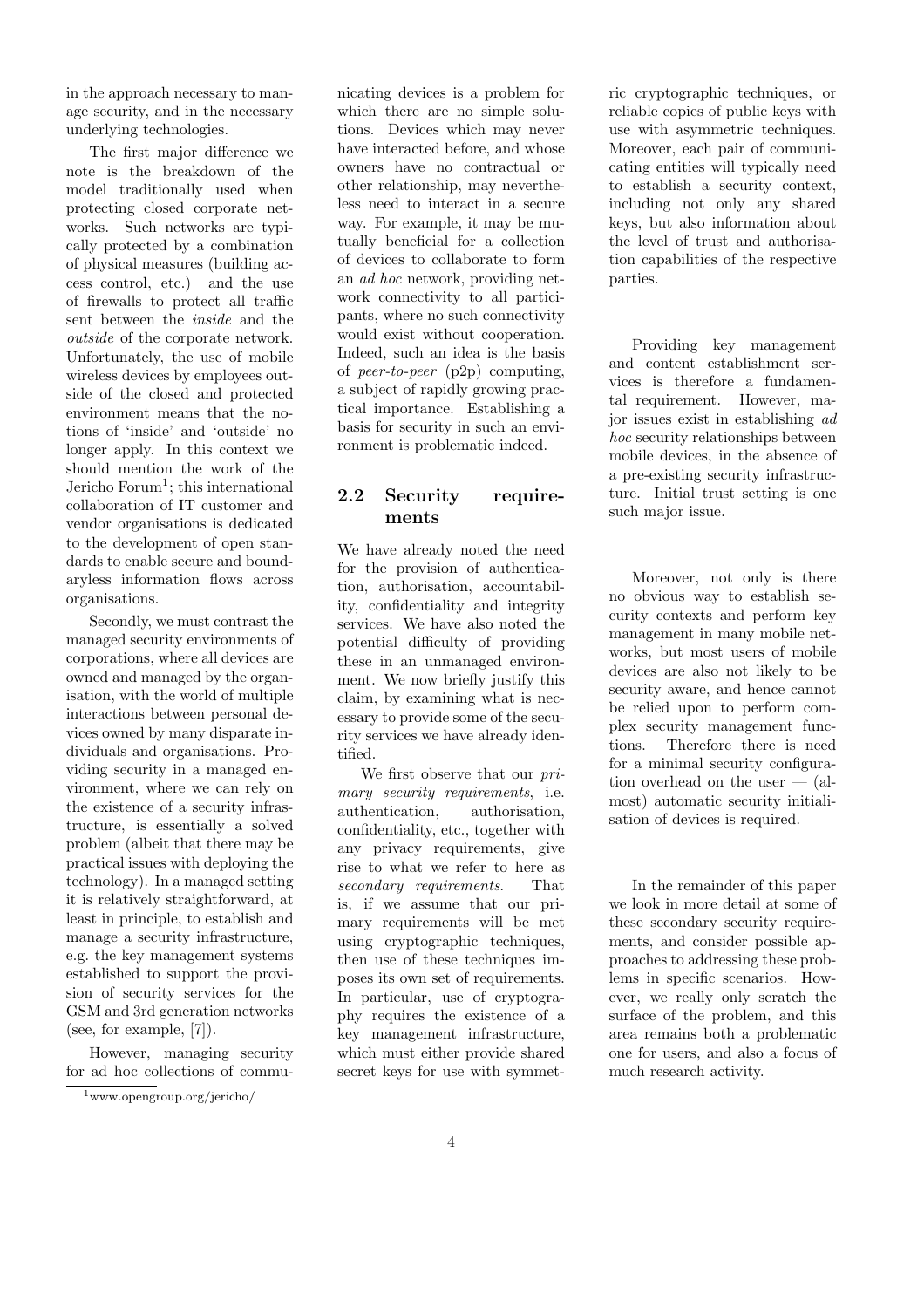# 3 Two fundamental security issues

## 3.1 Security context establishment

We start by considering a basic problem encountered when providing a security context for a pair of mobile devices, when they are owned or managed by the same person. Of course, the problem becomes more difficult when the devices are owned by different individuals, and we consider this problem later.

That is, to consider a simple scenario, suppose a user has just purchased a new mobile device, and wishes to enable it to communicate securely with another device (via a wireless link). At the same time, the user is not a security expert, and will not wish to perform a lengthy and complex initialisation procedure. This is, of course, a problem faced by every purchaser of a new Bluetooth enabled wireless device, e.g. a wireless headset for an MP3 player.

This leads to the notion of 'imprinting', as introduced by Stajano and Anderson (see, for example, [10]). In this context imprinting simply refers to the process where a security association is established between a newly initialised device and some other device.

Bluetooth does incorporate a PIN-based initialisation (imprinting) procedure, with the goal of setting up a shared secret key between two devices. However, the Bluetooth solution is, unfortunately, seriously flawed, as has been documented widely on the web and in the research literature (see, for example, section 9.5.2.1 of [7]). However, better solutions have been devised, and some of these are included in a recent international standard [5].

We conclude this discussion by giving a simple example of a mechanism from ISO/IEC 9798- 6. This mechanism is designed for the case where one device  $(A \text{ say})$ has only a simple input interface (e.g. a button used to signal successful completion of the imprinting process) but has a more sophisticated output interface (e.g. a small screen), and the other device  $(B \text{ say})$  has a simple output interface (e.g. a pair of lights) but has a more sophisticated input interface (e.g. a numeric keypad). Other mechanisms exist to cover the cases where both devices have a simple input interface, and both devices have a simple output interface. The mechanism enables the two devices to be certain that they both have the same data string  $D$ , which we assume has been sent across the wireless interface (and could have been modified or spoofed by a malicious interceptor); whilst  $D$  is assumed to be public, it can be used with a mechanism such as Diffie-Hellman key agreement to establish a shared secret key between the two devices (as described in ISO/IEC 9798-6).

Both devices output a signal to acknowledge that they have received data D and that they are ready for the mechanism to commence. On observing that both devices are ready, the user enters a signal into device A to tell it to start. Device A generates a random secret key  $K$ , where  $K$ is suitable for use with a checkvalue function shared by the two devices. Using  $K$ , device  $A$  computes a short check-value as a function of D. The check-value and the key  $K$  are then output to the user by device A. The user reads the check-value and K from the output interface, and enter them both into device  $B$  using its input interface. Device B then uses the key  $K$  to re-compute the check-value as a function of its stored version of D. If the two check-values agree, then device B outputs a success signal to the user via its simple output interface; otherwise it shall give a failure signal. Finally, the user enters the result output by device  $B$ , i.e. success or failure, into device A via its simple input interface. Both the key and the check sum can be very short, e.g. 16–20 bits, meaning that the user will not be required to type in a large number of digits, and yet the mechanism will be secure, as long as the check-function is chosen carefully.

### 3.2 Trust and reputation

We next examine the problem of security context establishment in the case where devices belong to different, potentially unrelated users. On the face of it this seems an almost insoluble problem. Yet it is a problem which not only must be solved, but in the real world it is a problem we routinely solve in practice in our social interactions. One of the ways in which we as human beings manage interactions with strangers is via recommendations of friends and official bodies. We use these recommendations as input (along with a host of visual and other cues) into our assessment of the degree of trust we can place in the authenticity of a stranger.

This has led to a desire to try and emulate these notions of trust assessment and recommendation in the electronic world. Electronic analogues of trust already exist in systems designed to enable groups of users to assess each others' trustworthiness, e.g. in reputation systems used by online auction sites. A huge amount of recent research effort has thus been expended on designing methods for quantifying trust, and on developing techniques for computing a trust value. These techniques are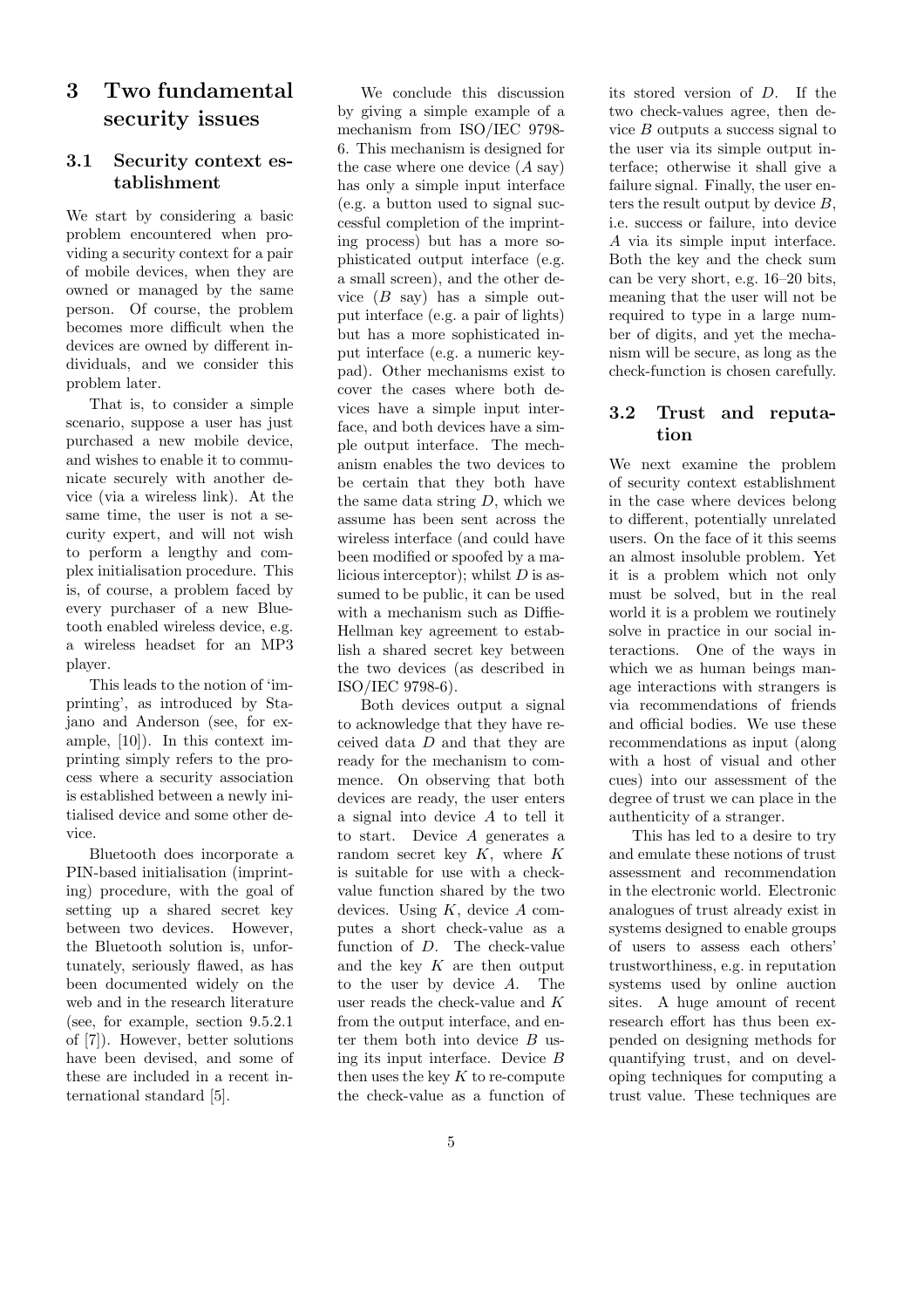often completely ad hoc, and without any firm theoretical basis.

Interestingly, the basis for much of this recent research on quantifying trust was established a dozen years ago by Beth et al. [3]. This 1994 paper described a means of computing a trust value for an entity A based on trust values for A held by third parties for whom trust values are already known. The method proposed is shown to possess some nice mathematical properties. Indeed, despite the recent explosion of interest in the area, the work in [3] is still of significance.

Sadly, more recent work is often far less rigorous in its approach than that of Beth et al. Often ad hoc methods for trust computation are presented with no attempt made at a mathematical analysis. Most seriously, what appears to be lacking is any serious attempt to understand how robust various measures of trust are against deliberate attempts by malicious entities to manipulate the trust computations. In the study of cryptography we regard the use of cryptanalytic techniques as essential to try to judge the security of a cryptographic primitive. However, in contrast, general approaches to understanding the robustness of distributed trust computation methods appear to be lacking.

Even if we can come up with completely satisfactory and robust means for computing measures for the trustworthiness of entities, the problem remains of reliably identifying other network entities. That is, a means is needed for securely associating a name (or address) with a single network entity. Without such a means, a malicious entity could assume the identity of a trusted party.

One approach to resolve this issue has been devised by Aura, and is known as Cryptographically Generated Addresses [2]. In essence, a network device is required to generate a key pair for a signature scheme, and then to generate its address as a function of the public key using a oneway hash-function (see, for example, [6]). The entity can then authenticate itself against the derived address by using the private signature key. As long as the address space is sufficiently large (and the cryptographic primitives in use are secure), no third party can find a key pair that matches the address, and hence no third party can claim ownership of the address.

It should be clear that cryptographically generated addresses prevent one user from claiming to own another user's address. However, it does not prevent a user from claiming many addresses simultaneously. Such an attack, known as a Sybil attack, poses a threat in some p2p scenarios.

# 4 Trusted computing

We now consider one technology which appears to have the potential to solve a wide variety of the problems associated with mobile device interactions. This technology is known as Trusted Computing.

It is possible that the existence of trusted functionality on future mobile platforms will help to solve many apparently intractable security and privacy problems in the mobile world. Some degree of trusted functionality is already present in most new mobile phones, to support security services required by network operators, such as International Mobile Equipment Identifier (IMEI) protection (to protect against reuse of stolen phones), and SIMlock (to prevent re-use of subsidised phones with different SIMs). However, whilst current trusted functionality is manufacturer specific, there is a move to use functionality conformant with the industry standard Trusted Computing Group (TCG) specifications<sup>2</sup> .

In general terms, Trusted Computing refers to hardwarebased functionality in a computing platform that: (a) provides a hardware (cryptographic) basis of trust for system boot, integrity verification of applications, etc., and (b) provides a means for an external third party to verify the current state of a platform. Considerable resources are currently being devoted to both hardware and software that supports trusted computing technology. A number of vendors have produced TPMs (Trusted Platform Modules) conformant with the TCG specifications. PCs incorporating TPMs are now widely available. Meanwhile operating system vendors and providers, including Microsoft and the open source community, are working on operating systems exploiting this functionality (note, in particular, the OpenTC project<sup>3</sup>).

Of particular relevance here are two main properties of a TCG compliant platform (or trusted platform).

• First, any such platform possesses a secure environment containing a platformspecific asymmetric key pair, the means to compute cryptographic functions, and the means to cryptographically prove to

<sup>2</sup>www.trustedcomputinggroup.org

 $^3\!$  www.opentc.net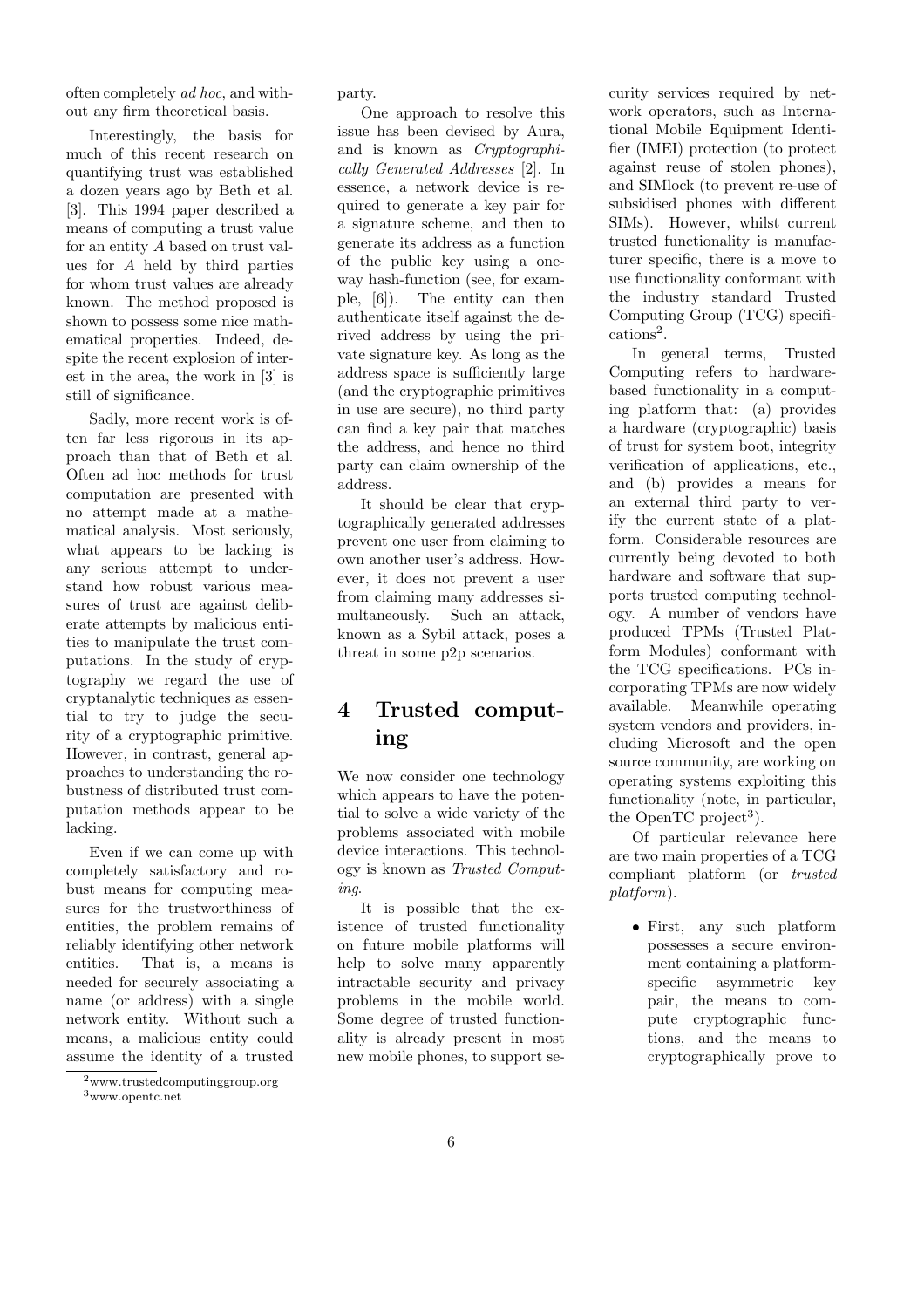a third party its right to own one of a (potentially large) number of externally generated aliases. This in itself can provide the means to help establish security contexts with other devices.

• Second, a trusted platform is able to securely demonstrate to any other party precisely which software it is running. In the context of a p2p network, or a collaborative ad hoc network, this will be potentially hugely valuable in proving that an entity is cooperating as required (and is not behaving in a 'selfish' fashion).

We conclude this discussion of trusted computing by considering ways in which TCG functionality might help solve some of the most pressing security and privacy problems arising in mobile networks.

#### 4.1 Stable identities

As we have already mentioned, in scenarios lacking a security infrastructure, the Sybil problem (where a single rogue entity claims multiple addresses) is a major challenge. Examples of where this presents a problem include p2p and ad hoc network settings.

More specifically, in an ad hoc network, newly admitted devices will typically need to be assigned a network address (or addresses). In the absence of a fixed infrastructure this is problematic. Many currently proposed solutions for address assignment can easily be subverted to lead to a denial of service, if Sybil attacks can be launched.

Trusted computing may be able to help, as discussed by Balfe et al. in chapter 10 of [7]. We now very briefly indicate how this might be achieved, in a way which

nevertheless preserves user privacy.

Version 1.2 of the TCG specifications include a protocol known as Direct Anonymous Attestation (DAA) (see, for example, chapter 3 of [7]). This protocol enables a trusted platform to prove to a third party that it provides a reliable computing environment without revealing its identity. Balfe et al. describe a way of using the DAA protocol which enables all the actions of a particular platform to be linked, while not revealing the true identity of that platform. This provides a stable identity for a platform, both helping to prevent Sybil attacks and still providing a degree of privacy for an end user.

#### 4.2 Identity management

A range of different Single Sign-On (SSO) technologies exist. In an SSO system, a user authenticates once to an Identity Service Provider (ISP), and this ISP then vouches for the identity of the user to multiple Service Providers (SPs). Clearly, the SP must trust the ISP to tell the truth about who has been authenticated and how. Typically this means that the ISP must be a networked entity remote to the user.

This may be inconvenient in a mobile setting, where the opportunity may not arise to set up the necessary third party relationships. As described by Pashalidis in chapter 6 of [7], trusted computing technology can he used to enable the ISP to be implemented on the user platform, in such a way that the SP can verify its trustworthiness.

## 4.3 Personal information management

A growing number of possibilities now exist for Internet SPs to offer services tailored to end users. However, this possibility also represents a privacy threat, since the SP will typically need to know potentially privacy-breaching information about an end user in order to provide the tailored service. One key example (relevant in a mobile context) is the use of location information. How does the subject of location information prevent it being disseminated and used in unauthorised ways?

It is possible that trusted computing can help with this problem. The holder of location information, and associated policy information (e.g. defining user preferences), can use trusted computing functionality to check the platform requesting this information before sending it. This check could involve verifying the type of recipient platform and the identity of the receiving application.

## 4.4 Limitations of trusted computing

Before concluding, it is important to note that trusted computing technology has not been greeted with universal enthusiasm; see, for example, [1]. In particular, suggestions have been made that trusted computing is both a potential threat to user privacy and a threat to the ability of the owner of a PC to use it as he or she sees fit. However, some of the more outspoken criticisms seem to have arisen from misconceptions about the likely applications of the technology.

Of course, until the technology is in wide use, it is difficult to know whether trusted computing will be a force for good or ill. Whilst the hardware is becoming increasingly ubiquitous, at least on the desktop, the software necessary to support application of the hardware is taking much longer to appear. The appearance of such software does